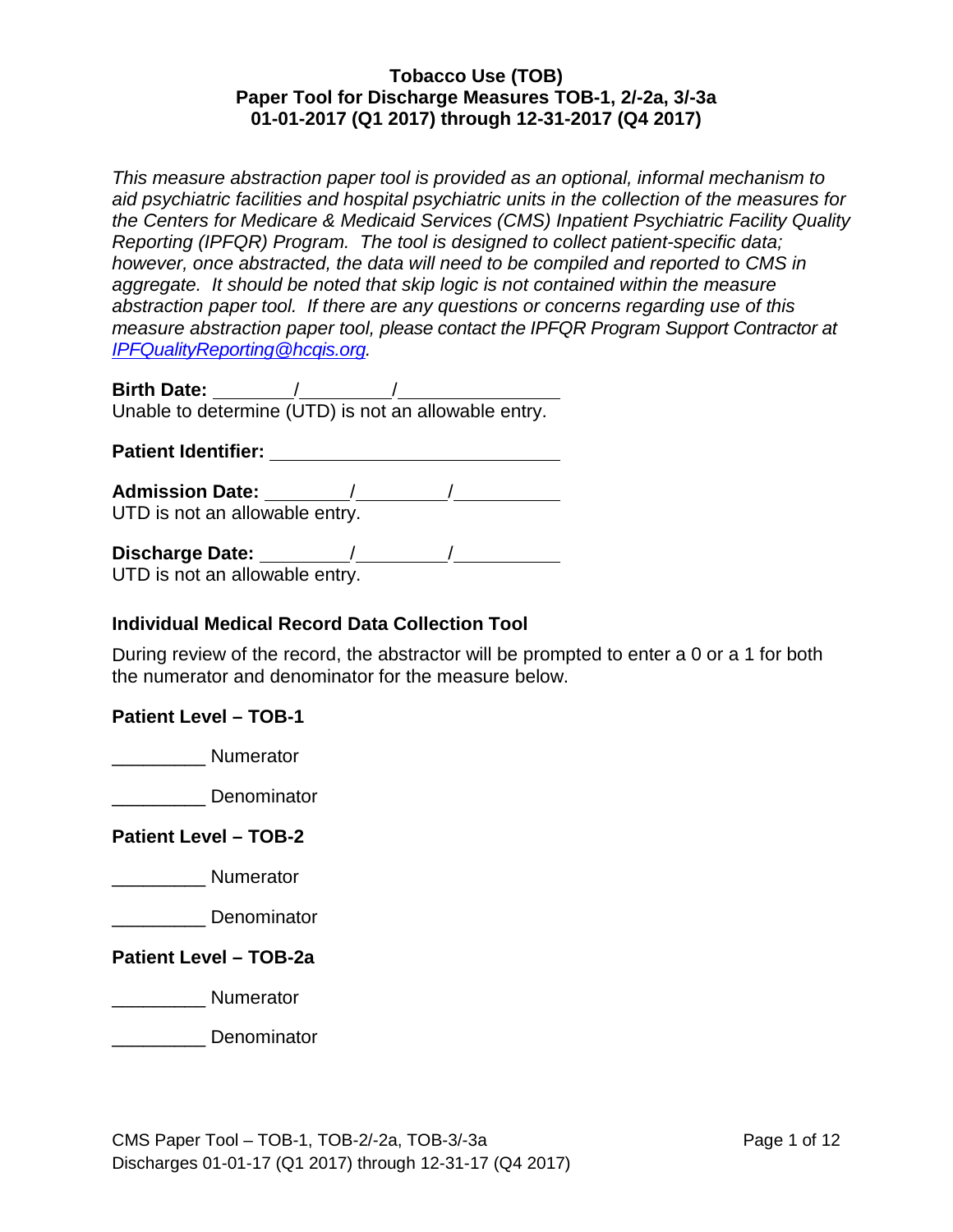### **Patient Level – TOB-3**

\_\_\_\_\_\_\_\_\_ Numerator

\_\_\_\_\_\_\_\_\_ Denominator

**Patient Level – TOB-3a**

\_\_\_\_\_\_\_\_\_ Numerator

\_\_\_\_\_\_\_\_\_ Denominator

The information from each medical record will be used to determine the numerator and denominator, which will be aggregated for annual entry into the *QualityNet Secure Portal.* 

## **TOB-1**

- **1. What is the patient's age?** *Patient Age* (in years) is calculated by *Admission Date* minus *Birth Date*:
	- If *Patient Age* is fewer than 18 years, the case will be excluded (Measure Category Assignment of "B"). Stop abstracting. The case will not be included in the numerator or denominator for TOB-1. Add 0 to the numerator and denominator for TOB-1.
	- If *Patient Age* is 18 years of age or greater, proceed to *Length of Stay.*
- **2. What is the length of stay?** *Length of Stay* (in days) equals *Discharge Date* minus *Admission Date*:
	- If *Length of Stay* is less than or equal to 1 day, the case will be excluded (Measure Category Assignment of "B"). Stop abstracting. The case will not be included in the numerator or denominator for TOB-1. Add 0 to the numerator and denominator for TOB-1.
	- If *Length of Stay* is greater than 1 day, proceed to *Comfort Measures Only*.
- **3. When is the earliest physician, advanced practice nurse (APN), or physician assistant (PA) documentation of comfort measures only?** *(Comfort Measures Only)*
	- \_\_\_\_\_ 1 Day 0 or 1: The earliest day the physician/APN/PA documented *Comfort Measures Only* was the day of arrival (Day 0) or day after arrival (Day 1).
	- \_\_\_\_\_ 2 Day 2 or after: The earliest day the physician/APN/PA documented *Comfort Measures Only* was 2 or more days after arrival day (Day 2+).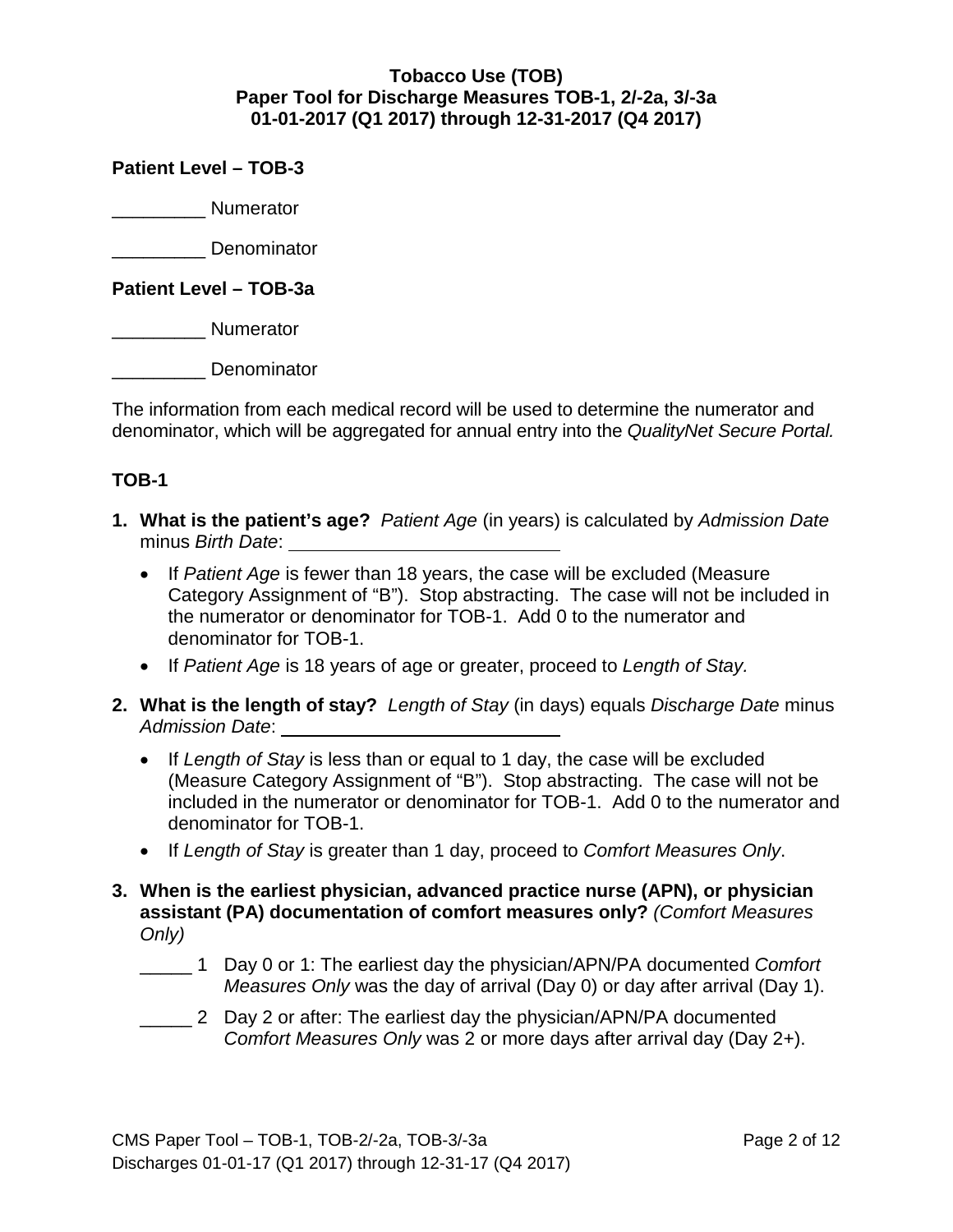- \_\_\_\_\_ 3 Timing unclear: There is physician/APN/PA documentation of *Comfort Measures Only* during this hospital stay, but whether the earliest documentation of *Comfort Measures Only* was on day 0 or 1 OR after day 1 is unclear.
- \_\_\_\_\_ 4 Not documented/UTD: There is no physician/APN/PA documentation of *Comfort Measures Only*, or unable to determine from medical record documentation.
- If *Comfort Measures Only* equals 1, 2, or 3, the case will be excluded (Measure Category Assignment of "B"). Stop abstracting. The case will not be included in the numerator or denominator for TOB-1. Add 0 to the numerator and denominator for TOB-1.
- If *Comfort Measures Only* equals 4, proceed to *Tobacco Use Status.*

### **4. What is the patient's tobacco use status?** *(Tobacco Use Status)*

- \_\_\_\_\_ 1 The patient has during the past 30 days:
	- smoked, on average, five or more cigarettes  $(\geq \frac{1}{4}$  pack) daily, and/or
	- smoked cigars and/or pipes daily
- \_\_\_\_\_ 2 The patient has during the past 30 days:
	- smoked, on average, four or fewer cigarettes  $( $\frac{1}{4}$  pack) daily, and/or$
	- smoked cigarettes, cigars and/or pipes, but not daily, and/or
	- used smokeless tobacco, regardless of frequency
- \_\_\_\_\_ 3 The patient has not used any forms of tobacco in the past 30 days.
- \_\_\_\_\_ 4 The patient refused the tobacco use screen.
- \_\_\_\_\_ 5 The patient was not screened for tobacco use during this hospitalization or unable to determine the patient's *Tobacco Use Status* from the medical record documentation.
- \_\_\_\_\_ 6 The patient was not screened for tobacco use during the first day of admission because of cognitive impairment.
- If *Tobacco Use Status* equals 6, the case will be excluded (Measure Category Assignment of "B"). Stop abstracting. The case will not be included in the numerator or denominator for TOB-1. Add 0 to the numerator and denominator for TOB-1.
- If *Tobacco Use Status* equals 5, the case will be included (Measure Category Assignment of "D"). Stop abstracting. Add 1 to the denominator for TOB-1. Add 0 to the numerator for TOB-1.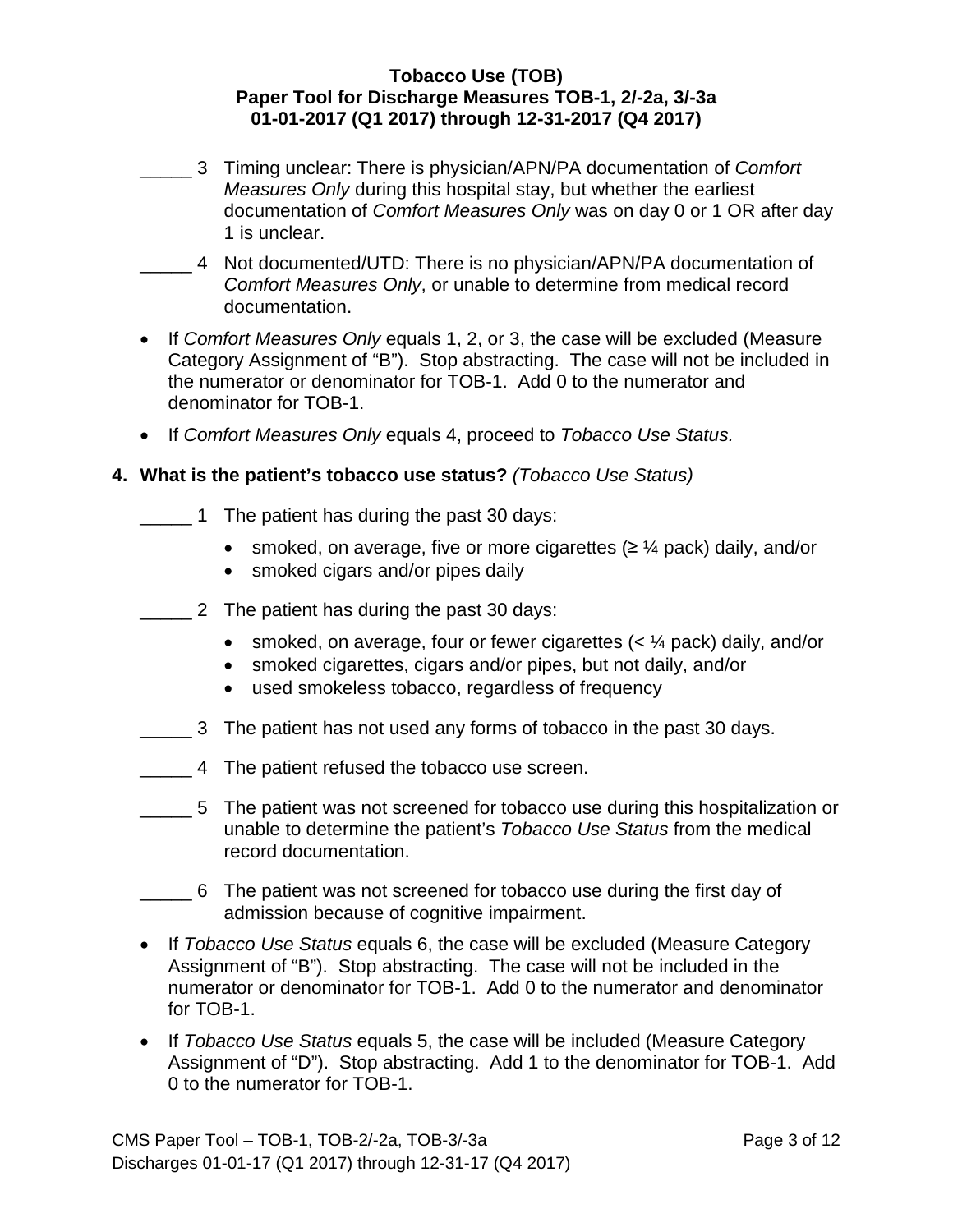• If *Tobacco Use Status* equals 1, 2, 3, or 4, the case will be included (Measure Category Assignment of "E"). Stop abstracting. Add 1 to BOTH the numerator and denominator for TOB-1.

# **TOB-2**

- **1. What is the patient's age?** *Patient Age* (in years) is calculated by *Admission Date* minus *Birth Date*:
	- If *Patient Age* is fewer than 18 years, the case will be excluded (Measure Category Assignment of "B"). Stop abstracting. The case will not be included in the numerator or denominator for TOB-2. Add 0 to the numerator and denominator for TOB-2.
	- If *Patient Age* is 18 years of age or greater, proceed to *Length of Stay*.
- **2. What is the length of stay?** *Length of Stay* (in days) equals *Discharge Date* minus *Admission Date*:
	- If *Length of Stay* is less than or equal to 1 day, the case will be excluded (Measure Category Assignment of "B"). Stop abstracting. The case will not be included in the numerator or denominator for TOB-2. Add 0 to the numerator and denominator for TOB-2.
	- If *Length of Stay* is greater than 1 day, proceed to *Comfort Measures Only*.
- **3. When is the earliest physician, advance practice nurse (APN), or physician assistant (PA) documentation of comfort measures only?** *(Comfort Measures Only)* Enter value from TOB-1:
	- If *Comfort Measures Only* equals 1, 2, or 3, the case will be excluded (Measure Category Assignment of "B"). Stop abstracting. The case will not be included in the numerator or denominator for TOB-2. Add 0 to the numerator and denominator for TOB-2.
	- If *Comfort Measures Only* equals 4, proceed to *Tobacco Use Status.*
- **4. What is the patient's tobacco use status?** *(Tobacco Use Status)* Enter value from TOB-1:
	- If *Tobacco Use Status* equals 3, 4, 5 or 6, the case will be excluded (Measure Category Assignment of "B"). Stop abstracting. The case will not be included in the numerator or denominator for TOB-2. Add 0 to the numerator and denominator for TOB-2.
	- If *Tobacco Use Status* equals 1 or 2, proceed to *Tobacco Use Treatment Practical Counseling*.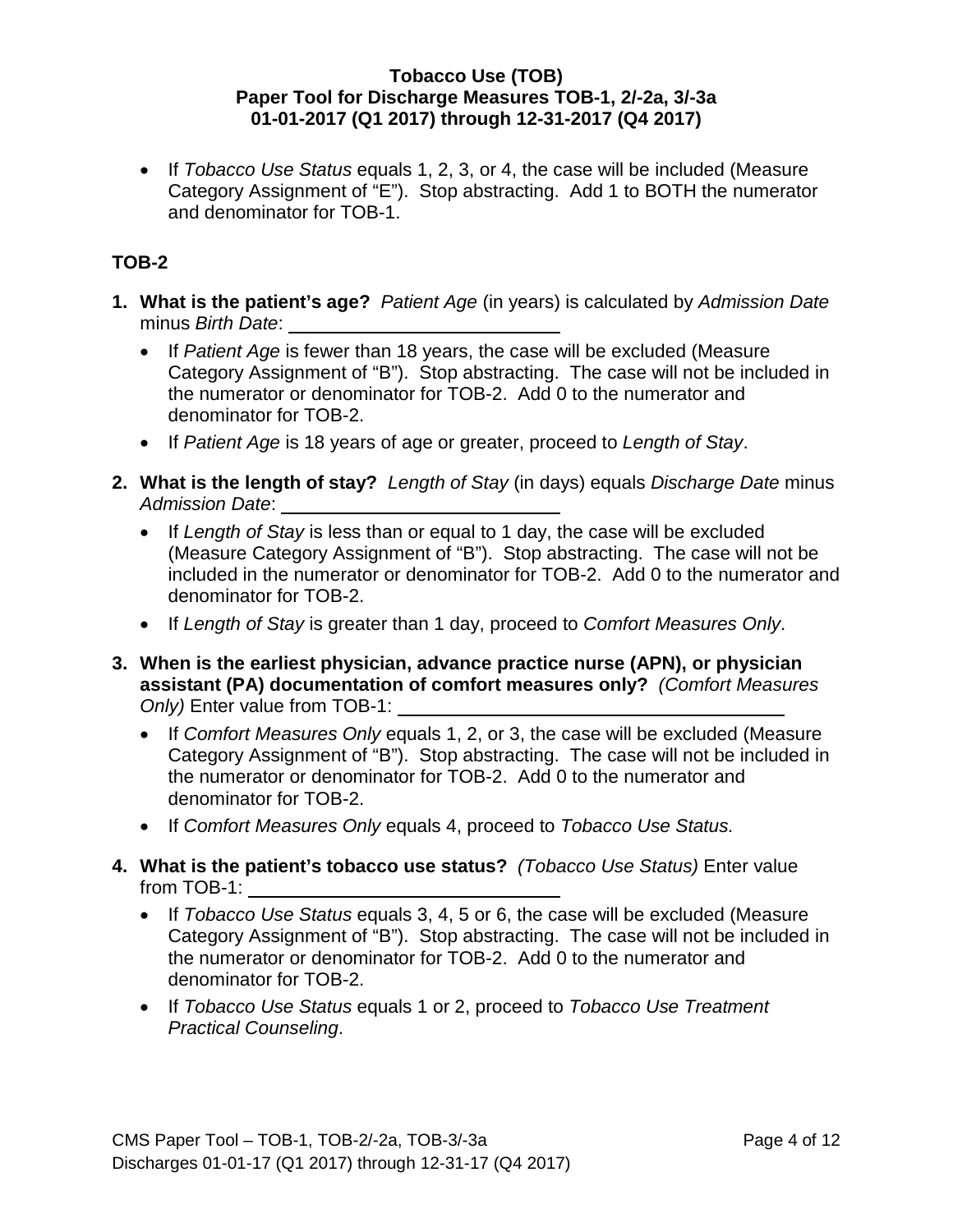- **5. Did the patient receive all of the components of practical counseling (recognizing danger situations, developing coping skills, and providing basic information about quitting) during the hospital stay?** *(Tobacco Use Treatment Practical Counseling)*
	- \_\_\_\_\_ 1 The patient received all components of practical counseling during the hospital stay.
	- \_\_\_\_\_ 2 The patient refused/declined practical counseling during the hospital stay.
	- \_\_\_\_\_ 3 Practical counseling was not offered to the patient during the hospital stay or unable to determine if tobacco use treatment was provided from medical record documentation.
	- If *Tobacco Use Treatment Practical Counseling* equals 3, the case will be included (M*e*asure Category Assignment of "D"). Stop abstracting. Add 1 to the denominator for TOB-2. Add 0 to the numerator for TOB-2.
	- If *Tobacco Use Treatment Practical Counseling* equals 1 or 2, proceed to *ICD-10-CM Principal or Other Diagnosis Codes.*
- **6. What was the ICD-10-CM code selected as the principal diagnosis for this record?** *(ICD-10-CM Principal Diagnosis Code)*:
- **7. Were there ICD-10-CM other diagnosis codes selected for this medical record?** *(ICD-10-CM Other Diagnosis Codes)*:
	- If none of the codes above are on Table 12.3, proceed to recheck *Tobacco Use Status.*
	- **1.** If at least one code above is on Table 12.3, the case will be included (Measure Category Assignment of "E"). Stop abstracting. Add 1 to BOTH the numerator and denominator for TOB-2.
- **8. What is the patient's tobacco use status?** *(Tobacco Use Status)* Enter value from TOB-1:
	- If *Tobacco Use Status* equals 2, the case will be included (Measure Category Assignment of "E"). Stop abstracting. Add 1 to BOTH the numerator and denominator for TOB-2.
	- If *Tobacco Use Status* equals 1, proceed to *Tobacco Use Treatment FDA-Approved Cessation Medication*.
- **9. Did the patient receive one of the FDA-approved tobacco cessation medications during the hospital stay?** *(Tobacco Use Treatment FDA-Approved Cessation Medication)*
	- \_\_\_\_\_ 1 The patient received one of the FDA-approved tobacco cessation medications during the hospital stay.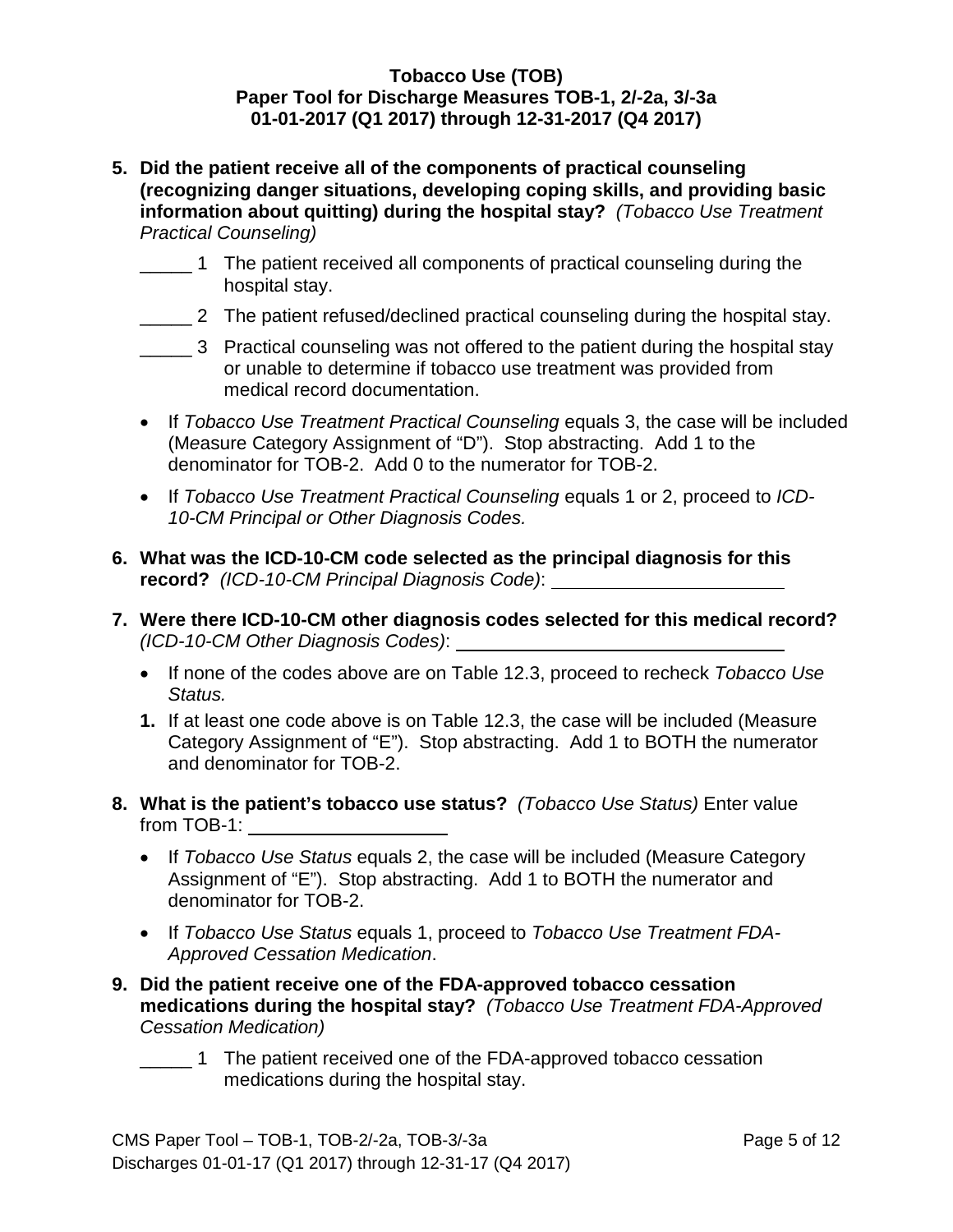- \_\_\_\_\_ 2 The patient refused the FDA-approved tobacco cessation medications during the hospital stay.
- \_\_\_\_\_ 3 FDA-approved tobacco cessation medications were not offered to the patient during the hospital stay or unable to determine from medical record documentation.
- If *Tobacco Use Treatment FDA-Approved Cessation Medication* equals 1 or 2, the case will be included (Measure Category Assignment of "E"). Stop abstracting. Add 1 to BOTH the numerator and denominator for TOB-2. Proceed to TOB-2a.
- If *Tobacco Use Treatment FDA-Approved Cessation Medication* equals 3, proceed to *Reason for No Tobacco Cessation Medication During the Hospital Stay*.

#### **10.Is there documentation of a reason for not administering one of the FDAapproved tobacco cessation medications during the hospital stay?** *(Reason for No Tobacco Cessation Medication During the Hospital Stay)*

- \_\_\_\_\_ Yes There is documentation of a reason for not administering an FDAapproved cessation medication during the hospital stay.
- \_\_\_\_\_ No There is no documentation of a reason for not administering an FDAapproved cessation medication during the hospital stay or unable to determine from medical record documentation.
- If *Reason for No Tobacco Cessation Medication During the Hospital Stay* equals No, the case will be included (Measure Category Assignment of "D"). Stop abstracting. Add 1 to the denominator for TOB-2. Add 0 to the numerator for TOB-2.
- If *Reason for No Tobacco Cessation Medication During the Hospital Stay* equals Yes, the case will be included (Measure Category Assignment of "E"). Stop abstracting. Add 1 to BOTH the numerator and denominator for TOB-2. Proceed to TOB-2a.

# **TOB-2a**

# **11. Determine numerator and denominator for TOB-2a**

- If the case is excluded for TOB-2 (Measure Category Assignment of "B"), it will not be in submeasure TOB-2a. Stop abstracting. Add 0 to the numerator and denominator for TOB-2a.
- If the case is included in TOB-2 (Measure Category Assignment of "D" or "E"), recheck *Tobacco Use Treatment Practical Counseling.*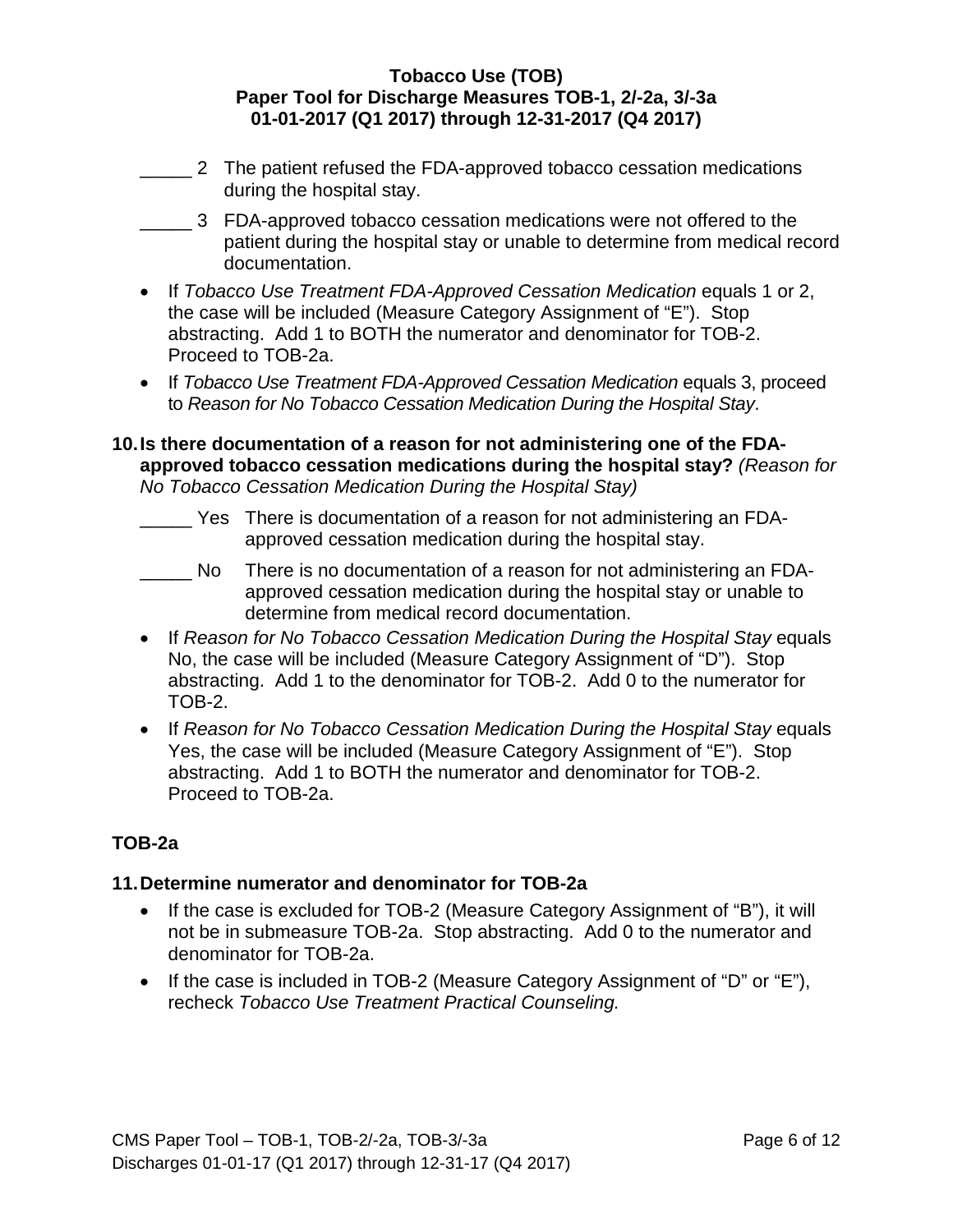- **12.Did the patient receive all of the components of practical counseling (recognizing danger situations, developing coping skills, and providing basic information about quitting) during the hospital stay?** *(Tobacco Use Treatment Practical Counseling)* Enter value from TOB-2:
	- If *Tobacco Use Treatment Practical Counseling* equals 2 or 3, the case will be included (Measure Category Assignment of "D"). Stop abstracting. Add 1 to the denominator for TOB-2a. Add 0 to the numerator for TOB-2a.
	- If *Tobacco Use Treatment Practical Counseling* equals 1, recheck *ICD-10-CM Principal or Other Diagnosis Codes*.
- **13.What was the ICD-10-CM code selected as the principal diagnosis for this record?** *(ICD-10-CM Principal Diagnosis Code)*:
- **14.Were there ICD-10-CM other diagnosis codes selected for this medical record?** *(ICD-10-CM Other Diagnosis Codes)*:
	- If none of the codes above are on Table 12.3, recheck *Tobacco Use Status*.
	- If at least one code above is on Table 12.3, the case will be included (Measure Category Assignment of "E"). Stop abstracting. Add 1 to BOTH the numerator and denominator for TOB-2a.
- **15.What is the patient's tobacco use status?** *(Tobacco Use Status)* Enter value from TOB-1:
	- If *Tobacco Use Status* equals 2, the case is included (Measure Category Assignment of "E"). Stop abstracting. Add 1 to BOTH the numerator and denominator for TOB-2a.
	- If *Tobacco Use Status* equals 1, proceed to *Tobacco Use Treatment FDA-Approved Cessation Medication*.
- **16.Did the patient receive one of the FDA-approved tobacco cessation medications during the hospital stay?** *(Tobacco Use Treatment FDA-Approved Cessation Medication)* Enter value from TOB-2:
	- If *Tobacco Use Treatment FDA-Approved Cessation Medication* equals 1, the case is included (M*e*asure Category Assignment of "E"). Stop abstracting. Add 1 to BOTH the numerator and denominator for TOB-2a.
	- If *Tobacco Use Treatment FDA-Approved Cessation Medication* equals 2, the case is included (Measure Category Assignment of "D"). Stop abstracting. Add 1 to the denominator for TOB-2a. Add 0 to the numerator for TOB-2a.
	- If *Tobacco Use Treatment FDA-Approved Cessation Medication* equals 3, proceed to *Reason for No Tobacco Cessation Medication During the Hospital Stay*.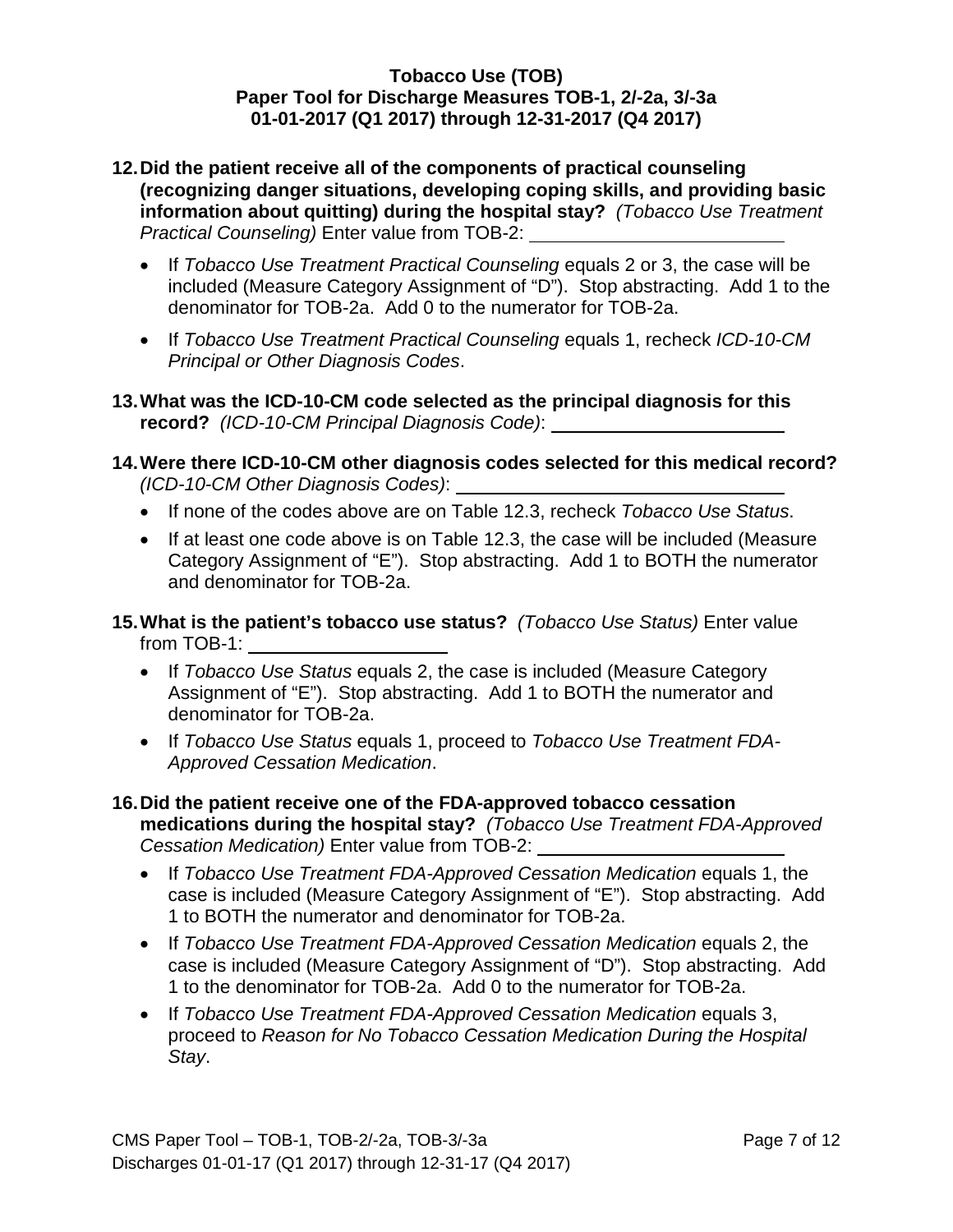### **17.Is there documentation of a reason for not administering one of the FDAapproved tobacco cessation medications during the hospital stay?** *(Reason for No Tobacco Cessation Medication During the Hospital Stay)* Enter value from TOB-2:

- If *Reason for No Tobacco Cessation Medication During the Hospital Stay* equals No, the case is included (Measure Category Assignment of "D"). Stop abstracting. Add 1 to the denominator for TOB-2a. Add 0 to the numerator for TOB-2a.
- If *Reason for No Tobacco Cessation Medication During the Hospital Stay* equals Yes, the case is included (Measure Category Assignment of "E"). Stop abstracting. Add 1 to BOTH the numerator and denominator for TOB-2a.

# **TOB-3**

- **1. What is the patient's age?** *Patient Age* (in years) is calculated by *Admission Date* minus *Birth Date*:
	- If *Patient Age* is fewer than 18 years, the case will be excluded (Measure Category Assignment of "B"). Stop abstracting for TOB-3. The case will not be included in the numerator or denominator count for TOB-3.
	- If *Patient Age* is 18 years of age or greater, proceed to *Length of Stay*.
- **2. What is the length of stay?** *Length of Stay* (in days) equals *Discharge Date* minus *Admission Date*:
	- If the *Length of Stay* is less than or equal to 1 day, the case will be excluded (Measure Category Assignment of "B"). Stop abstracting for TOB-3. The case will not be included in the numerator or denominator count for TOB-3.
	- If the *Length of Stay* is greater than 1 day, proceed to *Comfort Measures Only*.
- **3. When is the earliest physician, advance practice nurse (APN), or physician assistant (PA) documentation of comfort measures only?** *(Comfort Measures Only)*
	- \_\_\_\_\_ 1 Day 0 or 1: The earliest day the physician/APN/PA documented *Comfort Measures Only* was the day of arrival (Day 0) or day after arrival (Day 1).
	- $\overline{\phantom{a}}$ 2 Day 2 or after: The earliest day the physician/APN/PA documented *Comfort Measures Only* was two or more days after arrival day (Day 2+).
	- \_\_\_\_\_ 3 Timing unclear: There is physician/APN/PA documentation of *Comfort Measures Only* during this hospital stay, but whether the earliest documentation of *Comfort Measures Only* was on day 0 or 1 OR after day 1 is unclear.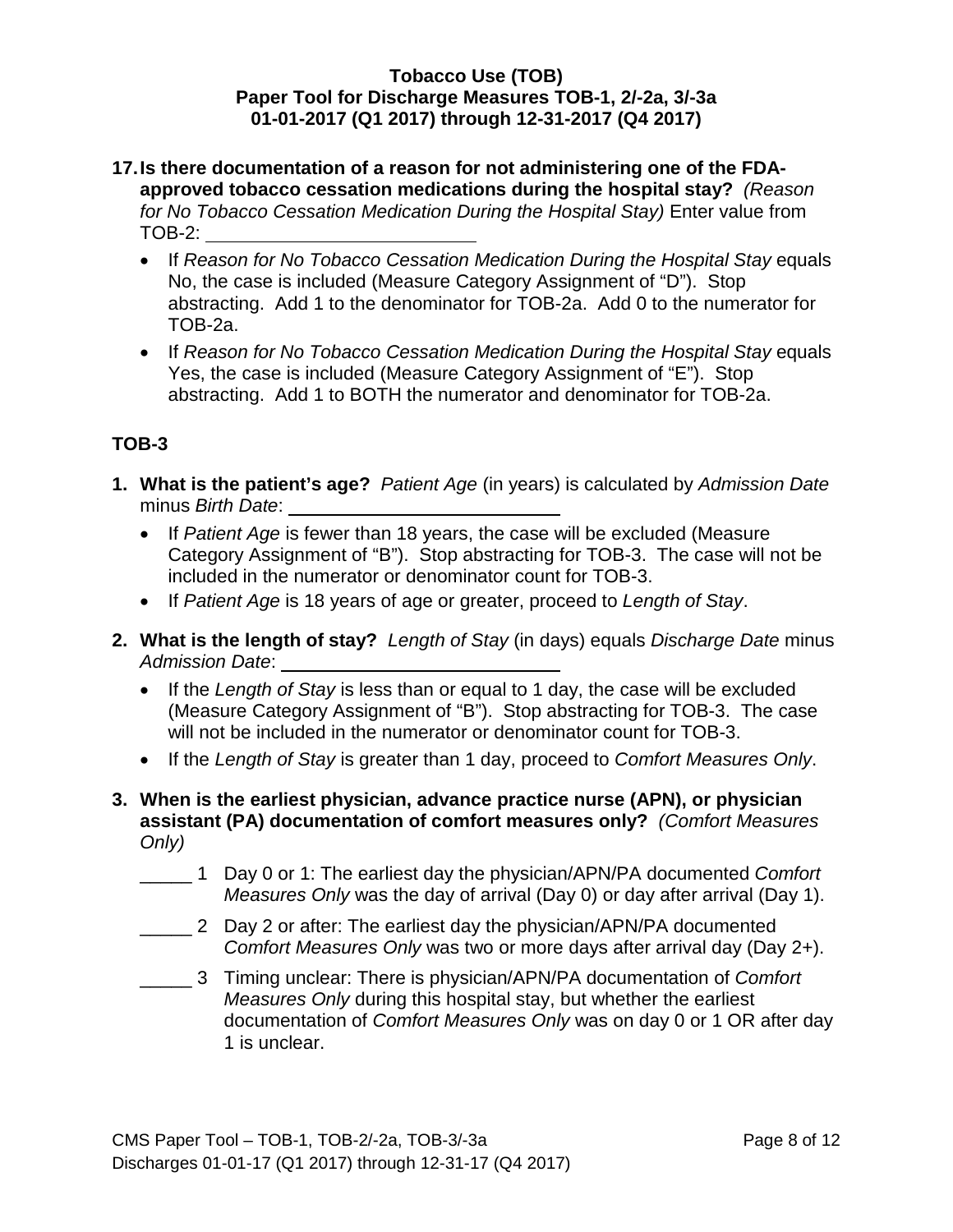- \_\_\_\_\_ 4 Not documented/UTD: There is no physician/APN/PA documentation of *Comfort Measures Only*, or unable to determine from medical record documentation.
- If *Comfort Measures Only* equals 1, 2, or 3, the case will be excluded (Measure Category Assignment of "B"). Stop abstracting for TOB-3. The case will not be included in the numerator or denominator count for TOB-3.
- If *Comfort Measures Only* equals 4, proceed to *Tobacco Use Status.*
- **4. What is the patient's tobacco use status?** *(Tobacco Use Status)* Enter value from TOB-1:
	- If *Tobacco Use Status* equals 3, 4, 5 or 6, the case will be excluded. *(*Measure Category Assignment of "B"). Stop abstracting for TOB-3. The case will not be included in the numerator or denominator count for TOB-3.
	- If *Tobacco Use Status* equals 1 or 2, proceed to *Discharge Disposition.*
- **5. What was the patient's discharge disposition on the day of discharge**? (*Discharge Disposition*)
	- \_\_\_\_\_ 1 Home
	- \_\_\_\_\_\_ 2 Hospice home
	- \_\_\_\_\_ 3 Hospice healthcare facility
	- \_\_\_\_\_ 4 Acute care facility
	- \_\_\_\_\_ 5 Other healthcare facility
	- \_\_\_\_\_ 6 Expired
	- \_\_\_\_\_ 7 Left against medical advice/AMA
	- \_\_\_\_\_ 8 Not documented or unable to determine (UTD)
	- If *Discharge Disposition* equals 2, 3, 4, 5, 6, or 7, the case will be excluded (Measure Category Assignment of "B"). Stop abstracting for TOB-3. The case will not be included in the numerator or denominator count for TOB-3.
	- If *Discharge Disposition* equals 1 or 8, proceed to *Referral for Outpatient Tobacco Cessation Counseling*.
- **6. Did the patient receive a referral for outpatient tobacco cessation counseling?**  *(Referral for Outpatient Tobacco Cessation Counseling)*
	- $\blacksquare$ 1 The *Referral for Outpatient Tobacco Cessation Counseling* treatment was made by the healthcare provider or healthcare organization at any time prior to discharge.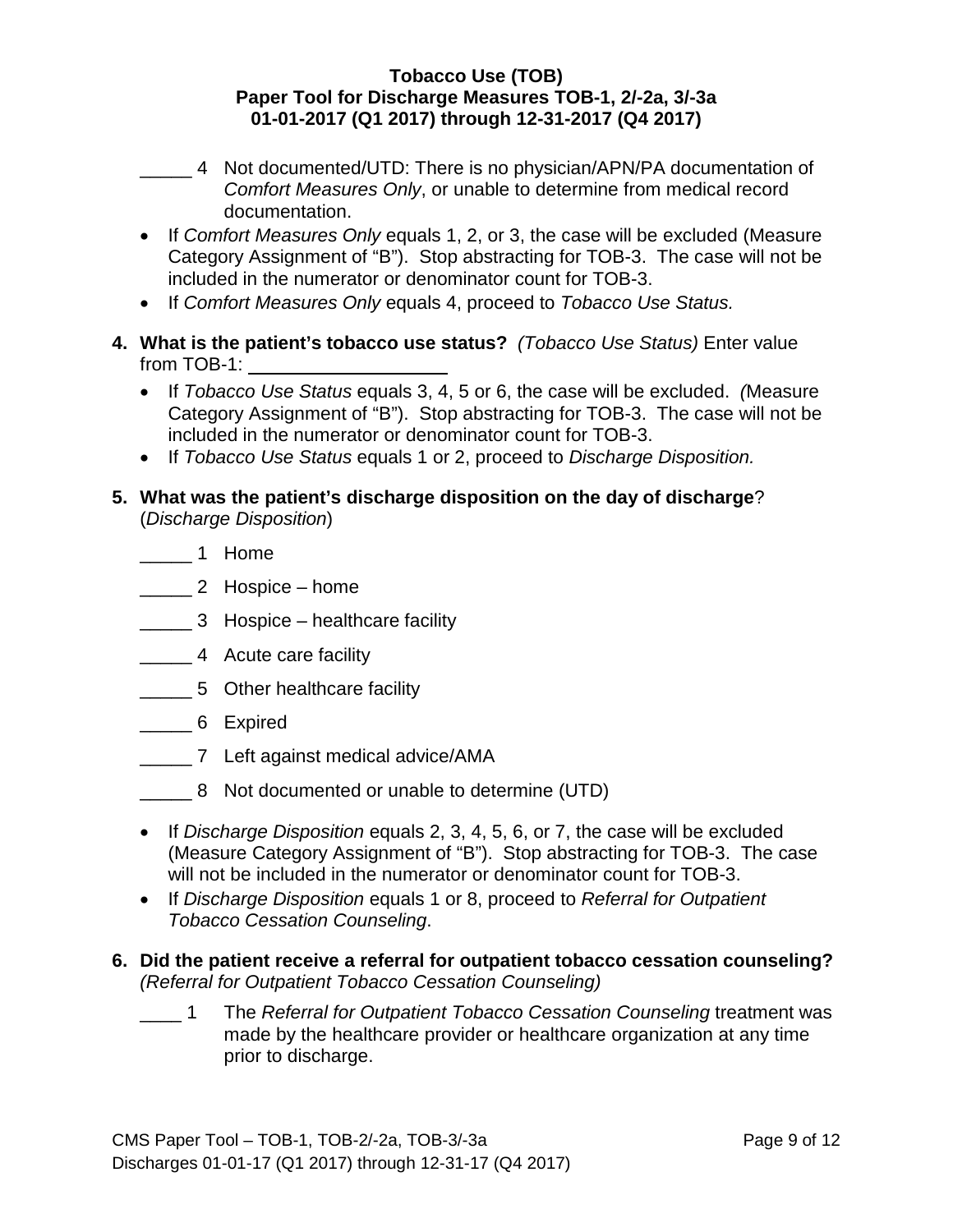- $\frac{2}{\sqrt{2}}$ Referral information was given to the patient at discharge but the appointment was not made by the provider or healthcare organization prior to discharge.
- $\overline{\phantom{a}}$  3 3 The patient refused the *Referral for Outpatient Tobacco Cessation Counseling* treatment and the referral was not made.
- $\overline{4}$ The patient's residence is not in the USA.
- $-5$ 5 The *Referral for Outpatient Tobacco Cessation Counseling* treatment was not offered at discharge or unable to determine from the medical record documentation.
- If *Referral for Outpatient Tobacco Cessation Counseling* equals 4, the case will be excluded (Measure Category Assignment of "B"). Stop abstracting for TOB-3. The case will not be included in the numerator or denominator count for TOB-3
- If *Referral for Outpatient Tobacco Cessation Counseling* equals 2 or 5, the case will be included (Measure Category Assignment of "D"). Add 1 to the denominator for TOB-3. Add 0 to the numerator for TOB-3.
- If *Referral for Outpatient Tobacco Cessation Counseling* equals 1 or 3, proceed to ICD-10-CM Principal or Other Diagnosis Codes.
- **7. What was the ICD-10-CM code selected as the principal diagnosis for this record?** (*ICD-10-CM Principal Diagnosis Code*):
- **8. Were there ICD-10-CM other diagnosis codes selected for this medical record?**  *(ICD-10-CM Other Diagnosis Codes)*:
	- If none of the codes above are on Table 12.3, recheck *Tobacco Use Status*.
	- If at least one code above is on Table 12.3, the case will be included (Measure Category Assignment of "E"). Add 1 to BOTH the numerator and denominator count for TOB-3.
- **9. What is the patient's tobacco use status?** (*Tobacco Use Status*) Enter value from TOB-1:
	- If *Tobacco Use Status* equals 2, the case will be included (Measure Category Assignment of "E"). Add 1 to BOTH the numerator and denominator count for TOB-3.
	- If *Tobacco Use Status* equals 1, check *Prescription for Tobacco Cessation Medication*.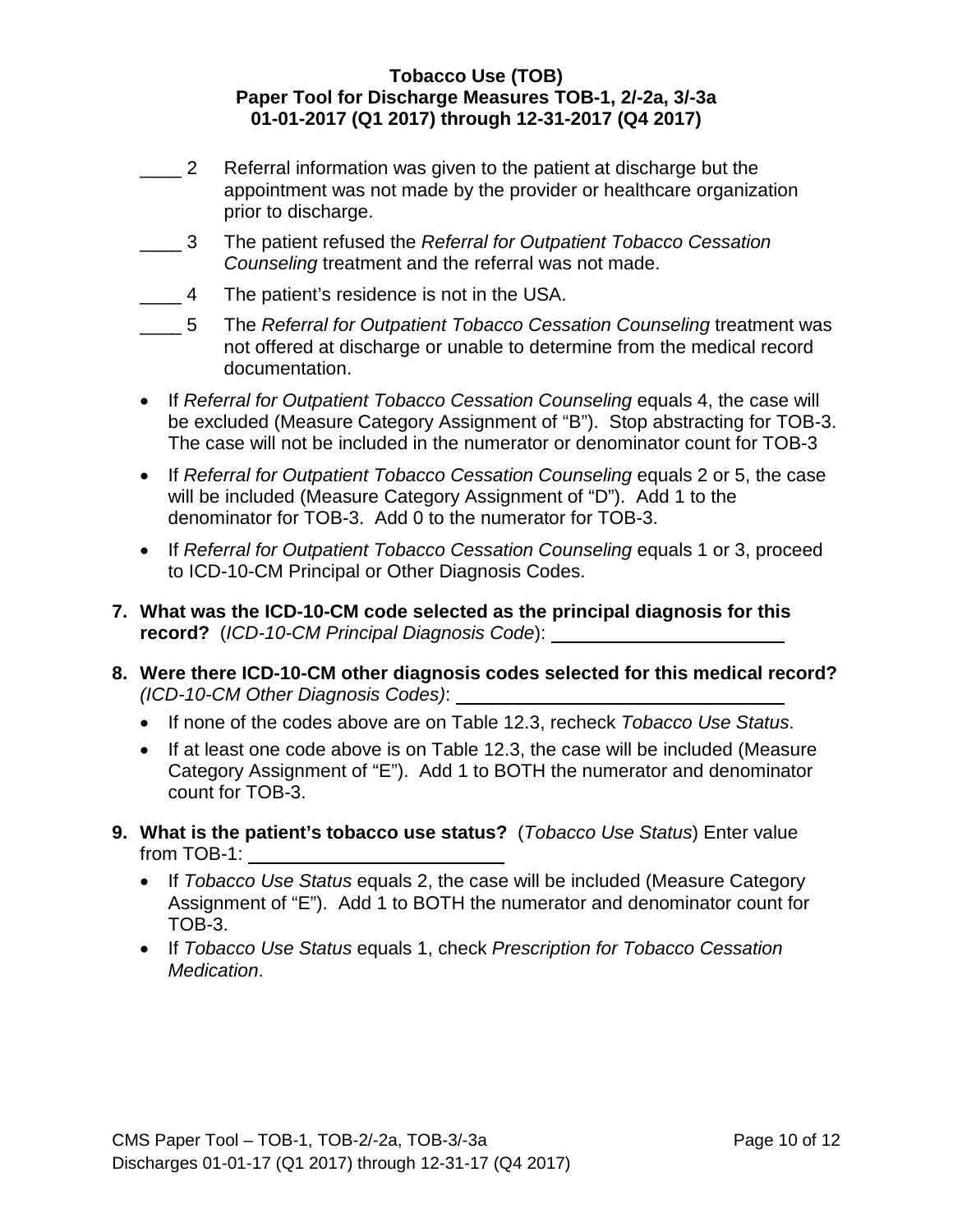#### **10.Was an FDA-approved tobacco cessation medication prescribed at discharge?**  (*Prescription for Tobacco Cessation Medication*)

- If *Prescription for Tobacco Cessation Medication* equals 3, the case will be excluded (Measure Category Assignment of "B"). Stop abstracting for TOB-3. The case will not be included in the numerator or denominator count for TOB-3*.*
- If *Prescription for Tobacco Cessation Medication* equals 1 or 2, the case will be included (*Me*asure Category Assignment of "E"). Add 1 to BOTH the numerator and denominator count for TOB-3. *Proceed to TOB-3a.*
- If *Prescription for Tobacco Cessation Medication* equals 4, proceed to *Reason for No Tobacco Cessation Medication at Discharge*.

### **11.Is there documentation of a reason for not prescribing one of the FDAapproved tobacco cessation medications at discharge?** *(Reason for No Tobacco Cessation Medication at Discharge)*

- \_\_\_\_\_ Yes There is documentation of a reason for not prescribing an FDAapproved cessation medication at discharge.
- $\blacksquare$ There is no documentation of a reason for not prescribing an FDAapproved cessation medication at discharge or unable to determine from medical record documentation.
- If *Reason for No Tobacco Cessation Medication at Discharge* equals No, the case will be included (Measure Category Assignment of "D"). Add 1 to the denominator for TOB-3. Add 0 to the numerator for TOB-3. Proceed to TOB-3a.
- If *Reason for No Tobacco Cessation Medication at Discharge* equals Yes, the case will be included (Measure Category Assignment of "E"). Add 1 to BOTH the numerator and denominator count for TOB-3. Proceed to TOB-3a.

# **12.Determine numerator and denominator for TOB-3a**

- If the case is excluded for TOB-3 (Measure Category Assignment of "B"), it will not be in sub-measure TOB-3a. Stop abstracting. Add 0 to the numerator and denominator for TOB-3a.
- If the case is included in TOB-3 (Measure Category Assignment of "D" or "E"), recheck *Referral for Outpatient Tobacco Cessation Counseling.*

## **13.Did the patient receive a** *referral for outpatient tobacco cessation counseling***?**  (*Referral for Outpatient Tobacco Cessation Counseling*)

- If *Referral for Outpatient Tobacco Cessation Counseling* equals 2, 3, or 5, the case will be included (Measure Category Assignment of "D"). Add 1 to the denominator for TOB-3a. Add 0 to the numerator for TOB-3a, Stop abstracting.
- If *Referral for Outpatient Tobacco Cessation Counseling* equals 1, proceed to ICD-10-CM Principal Diagnosis or Other Diagnosis Codes.

CMS Paper Tool – TOB-1, TOB-2/-2a, TOB-3/-3a Page 11 of 12 Discharges 01-01-17 (Q1 2017) through 12-31-17 (Q4 2017)